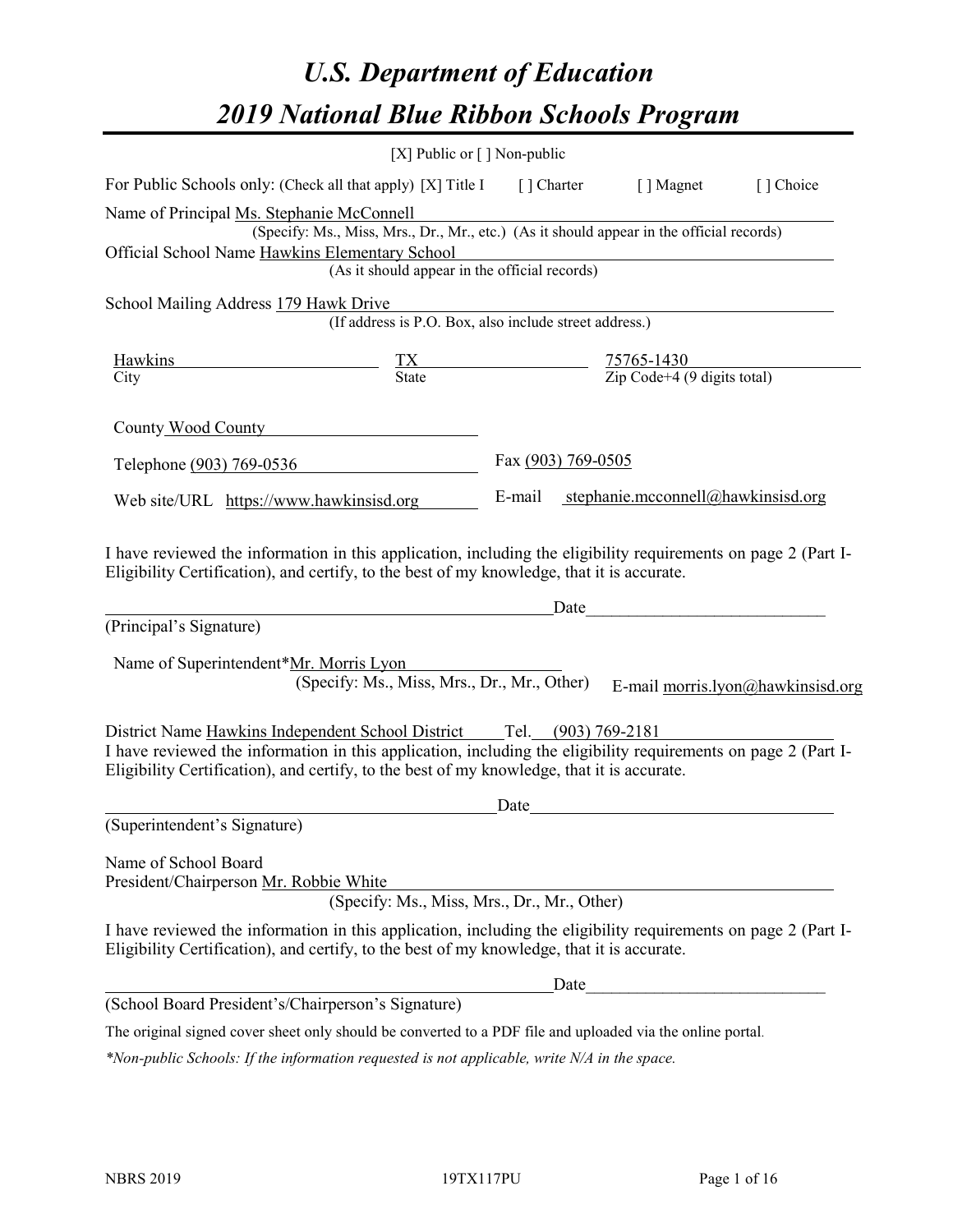The signatures on the first page of this application (cover page) certify that each of the statements below, concerning the school's eligibility and compliance with U.S. Department of Education and National Blue Ribbon Schools requirements, are true and correct.

1. All nominated public schools must meet the state's performance targets in reading (or English language arts) and mathematics and other academic indicators (i.e., attendance rate and graduation rate), for the all students group, including having participation rates of at least 95 percent using the most recent accountability results available for nomination.

2. To meet final eligibility, all nominated public schools must be certified by states prior to September 2019 in order to meet all eligibility requirements. Any status appeals must be resolved at least two weeks before the awards ceremony for the school to receive the award.

3. The school configuration includes one or more of grades K-12. Schools on the same campus with one principal, even a K-12 school, must apply as an entire school.

4. The school has been in existence for five full years, that is, from at least September 2013 and each tested grade must have been part of the school for the past three years.

5. The nominated school has not received the National Blue Ribbon Schools award in the past five years: 2014, 2015, 2016, 2017, or 2018.

6. The nominated school has no history of testing irregularities, nor have charges of irregularities been brought against the school at the time of nomination. If irregularities are later discovered and proven by the state, the U.S. Department of Education reserves the right to disqualify a school's application and/or rescind a school's award.

7. The nominated school has not been identified by the state as "persistently dangerous" within the last two years.

8. The nominated school or district is not refusing Office of Civil Rights (OCR) access to information necessary to investigate a civil rights complaint or to conduct a district-wide compliance review.

9. The OCR has not issued a violation letter of findings to the school district concluding that the nominated school or the district as a whole has violated one or more of the civil rights statutes. A violation letter of findings will not be considered outstanding if OCR has accepted a corrective action plan from the district to remedy the violation.

10. The U.S. Department of Justice does not have a pending suit alleging that the nominated school or the school district, as a whole, has violated one or more of the civil rights statutes or the Constitution's equal protection clause.

11. There are no findings of violations of the Individuals with Disabilities Education Act in a U.S. Department of Education monitoring report that apply to the school or school district in question; or if there are such findings, the state or district has corrected, or agreed to correct, the findings.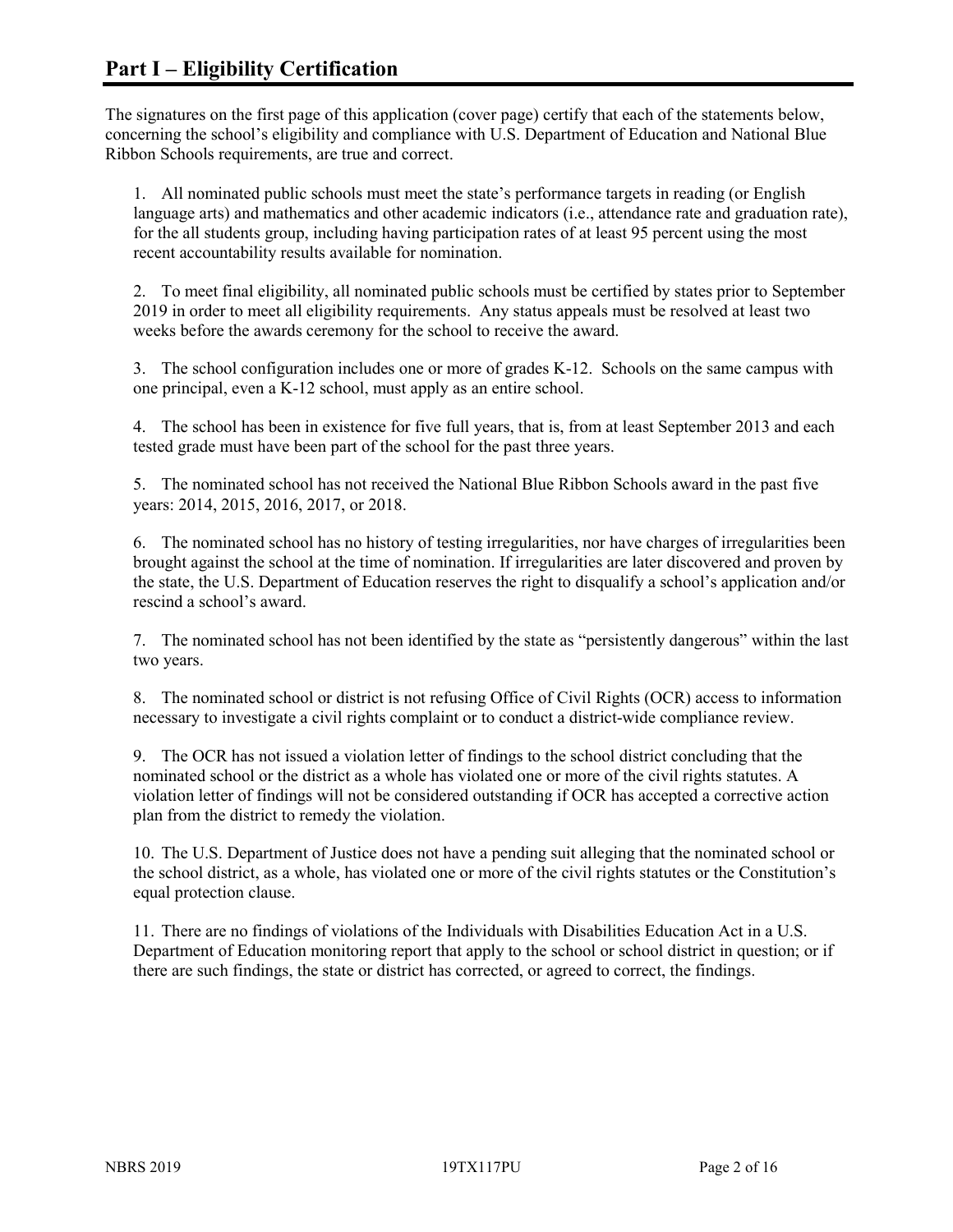#### **Data should be provided for the most recent school year (2018-2019) unless otherwise stated.**

#### **DISTRICT**

1. Number of schools in the district  $1$  Elementary schools (includes K-8) (per district designation): 0 Middle/Junior high schools 1 High schools 0 K-12 schools

2 TOTAL

**SCHOOL** (To be completed by all schools)

2. Category that best describes the area where the school is located:

[] Urban or large central city

[ ] Suburban

[X] Rural or small city/town

3. Number of students as of October 1, 2018 enrolled at each grade level or its equivalent in applying school:

| Grade                           | # of         | # of Females | <b>Grade Total</b> |
|---------------------------------|--------------|--------------|--------------------|
|                                 | <b>Males</b> |              |                    |
| <b>PreK</b>                     | 10           | 10           | 20                 |
| $\mathbf K$                     | 28           | 25           | 53                 |
| 1                               | 22           | 30           | 52                 |
| 2                               | 23           | 21           | 44                 |
| 3                               | 31           | 23           | 54                 |
| 4                               | 25           | 23           | 48                 |
| 5                               | 18           | 35           | 53                 |
| 6                               | 33           | 29           | 62                 |
| 7                               | 0            | 0            | 0                  |
| 8                               | 0            | $\theta$     | 0                  |
| 9                               | 0            | $\theta$     | 0                  |
| 10                              | 0            | $\theta$     | 0                  |
| 11                              | 0            | 0            | 0                  |
| 12 or higher                    | 0            | $\theta$     | 0                  |
| <b>Total</b><br><b>Students</b> | 190          | 196          | 386                |

\*Schools that house PreK programs should count preschool students **only** if the school administration is responsible for the program.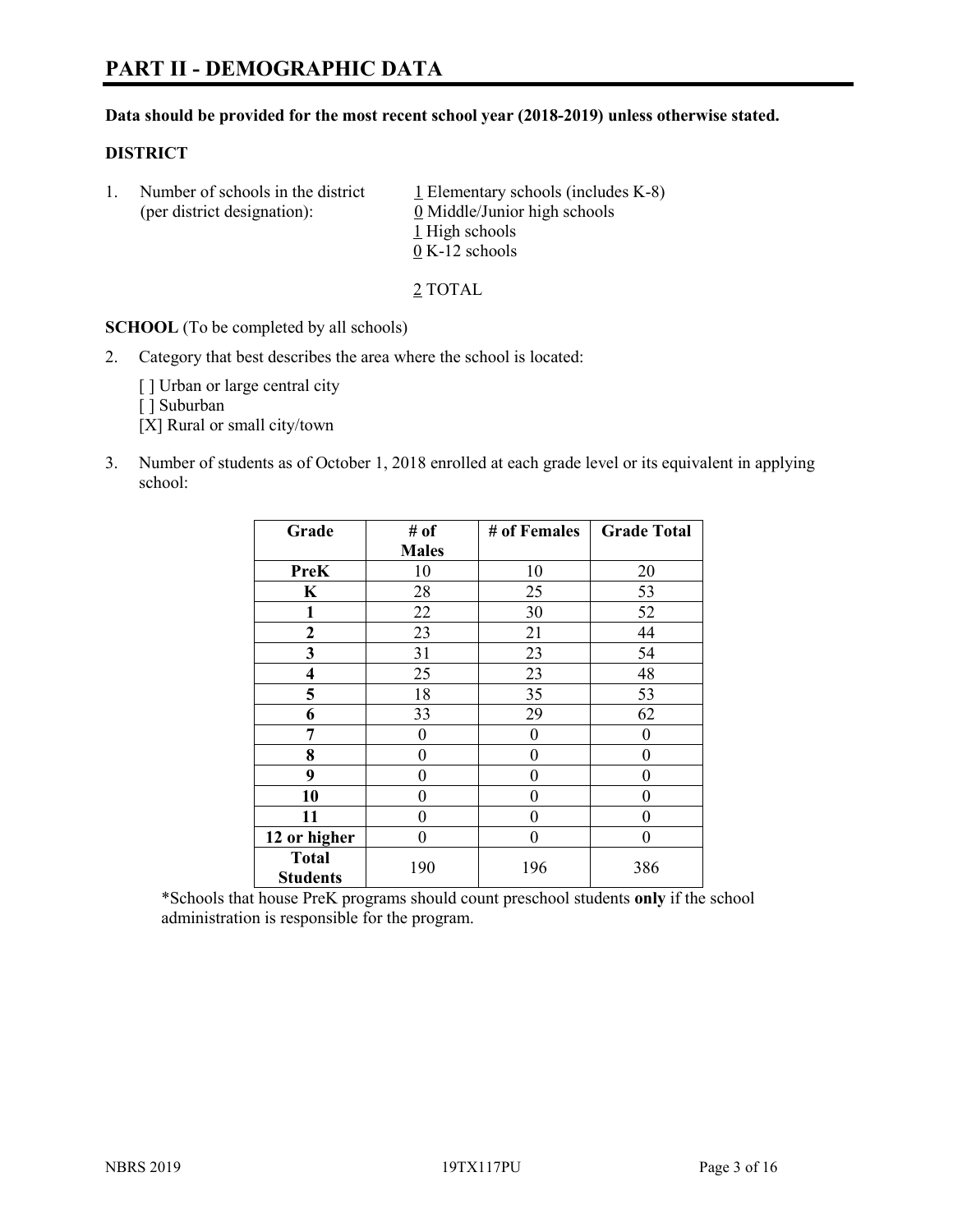4. Racial/ethnic composition of  $0\%$  American Indian or Alaska Native the school (if unknown, estimate): 0 % Asian

9 % Black or African American  $\frac{7}{2}$ % Hispanic or Latino 1 % Native Hawaiian or Other Pacific Islander 78 % White 5 % Two or more races **100 % Total**

(Only these seven standard categories should be used to report the racial/ethnic composition of your school. The Final Guidance on Maintaining, Collecting, and Reporting Racial and Ethnic Data to the U.S. Department of Education published in the October 19, 2007 *Federal Register* provides definitions for each of the seven categories.)

5. Student turnover, or mobility rate, during the  $2017 - 2018$  school year:  $\leq 1\%$ 

If the mobility rate is above 15%, please explain.

This rate should be calculated using the grid below. The answer to (6) is the mobility rate.

| <b>Steps For Determining Mobility Rate</b>    | Answer                      |
|-----------------------------------------------|-----------------------------|
| (1) Number of students who transferred to     |                             |
| the school after October 1, 2017 until the    |                             |
| end of the 2017-2018 school year              |                             |
| (2) Number of students who transferred        |                             |
| from the school after October 1, 2017 until   | $\mathcal{D}_{\mathcal{L}}$ |
| the end of the 2017-2018 school year          |                             |
| (3) Total of all transferred students [sum of |                             |
| rows $(1)$ and $(2)$ ]                        | 2                           |
| (4) Total number of students in the school as |                             |
| of October 1, 2017                            | 386                         |
| $(5)$ Total transferred students in row $(3)$ |                             |
| divided by total students in row (4)          | < 0.01                      |
| $(6)$ Amount in row $(5)$ multiplied by 100   |                             |

6. English Language Learners (ELL) in the school:  $2\%$ 

9 Total number ELL

Specify each non-English language represented in the school (separate languages by commas): **Spanish** 

7. Students eligible for free/reduced-priced meals: 70 % Total number students who qualify: 271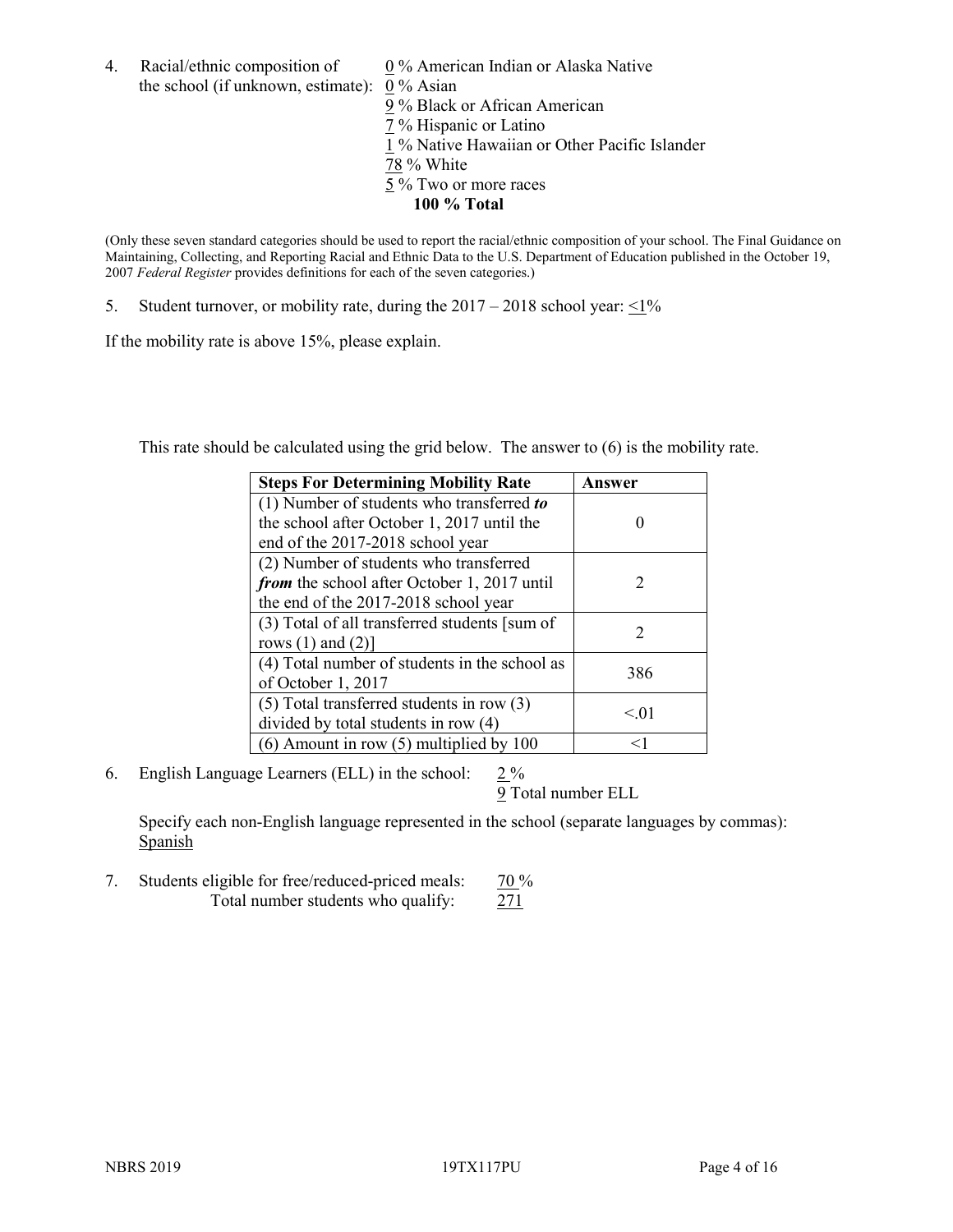56 Total number of students served

Indicate below the number of students with disabilities according to conditions designated in the Individuals with Disabilities Education Act. Do not add additional conditions. It is possible that students may be classified in more than one condition.

| 4 Autism                  | 1 Multiple Disabilities                 |
|---------------------------|-----------------------------------------|
| 0 Deafness                | 1 Orthopedic Impairment                 |
| 0 Deaf-Blindness          | 10 Other Health Impaired                |
| 0 Developmental Delay     | 5 Specific Learning Disability          |
| 2 Emotional Disturbance   | 29 Speech or Language Impairment        |
| 0 Hearing Impairment      | 0 Traumatic Brain Injury                |
| 3 Intellectual Disability | 1 Visual Impairment Including Blindness |

- 9. Number of years the principal has been in her/his position at this school: 2
- 10. Use Full-Time Equivalents (FTEs), rounded to nearest whole numeral, to indicate the number of school staff in each of the categories below:

|                                                                                                                                                                                                                              | <b>Number of Staff</b>      |
|------------------------------------------------------------------------------------------------------------------------------------------------------------------------------------------------------------------------------|-----------------------------|
| Administrators                                                                                                                                                                                                               | $\mathcal{D}_{\mathcal{A}}$ |
| Classroom teachers including those<br>teaching high school specialty<br>subjects, e.g., third grade teacher,<br>history teacher, algebra teacher.                                                                            | 22                          |
| Resource teachers/specialists/coaches<br>e.g., reading specialist, science coach,<br>special education teacher, technology<br>specialist, art teacher, etc.                                                                  | 8                           |
| Paraprofessionals under the<br>supervision of a professional<br>supporting single, group, or classroom<br>students.                                                                                                          | 10                          |
| Student support personnel<br>e.g., school counselors, behavior<br>interventionists, mental/physical<br>health service providers,<br>psychologists, family engagement<br>liaisons, career/college attainment<br>coaches, etc. |                             |

11. Average student-classroom teacher ratio, that is, the number of students in the school divided by the FTE of classroom teachers, e.g.,  $22:1$  18:1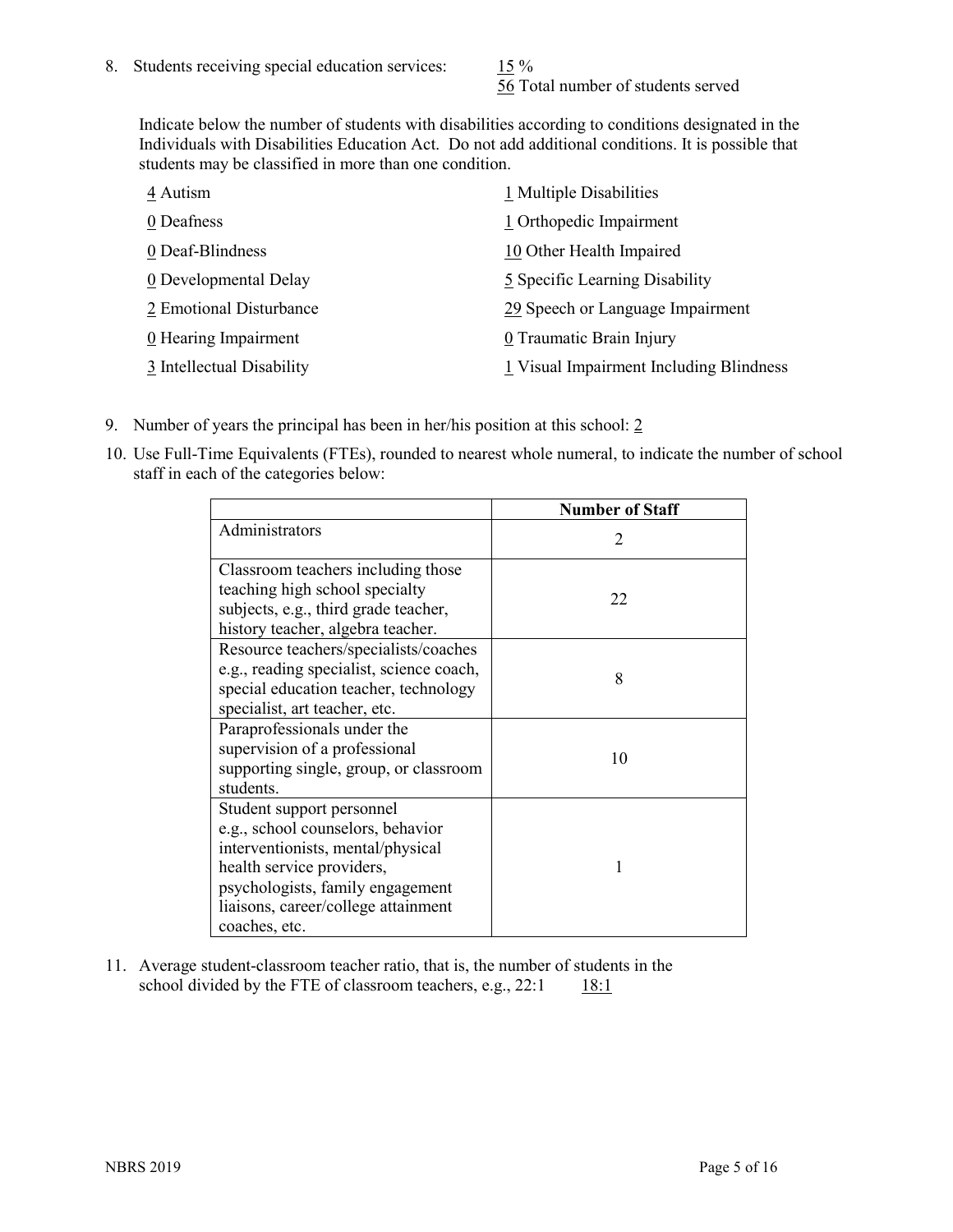12. Show daily student attendance rates. Only high schools need to supply yearly graduation rates.

| <b>Required Information</b> | 2017-2018 | 2016-2017 | 2015-2016 | 2014-2015 | 2013-2014 |
|-----------------------------|-----------|-----------|-----------|-----------|-----------|
| Daily student attendance    | 97%       | 96%       | $96\%$    | 95%       | 96%       |
| High school graduation rate | $0\%$     | $0\%$     | $0\%$     | $9\%$     | $0\%$     |

#### 13. **For high schools only, that is, schools ending in grade 12 or higher.**

Show percentages to indicate the post-secondary status of students who graduated in Spring 2018.

| <b>Post-Secondary Status</b>                  |           |
|-----------------------------------------------|-----------|
| Graduating class size                         |           |
| Enrolled in a 4-year college or university    | $0\%$     |
| Enrolled in a community college               | 0%        |
| Enrolled in career/technical training program | $0\%$     |
| Found employment                              | 0%        |
| Joined the military or other public service   | 0%        |
| Other                                         | በዓ $\sim$ |

14. Indicate whether your school has previously received a National Blue Ribbon Schools award. Yes No X

If yes, select the year in which your school received the award.

15. In a couple of sentences, provide the school's mission or vision statement.

Hawkins Elementary School will be a model of a learner-centered school. We will meet the diverse needs of all children.

16. **For public schools only**, if the school is a magnet, charter, or choice school, explain how students are chosen to attend.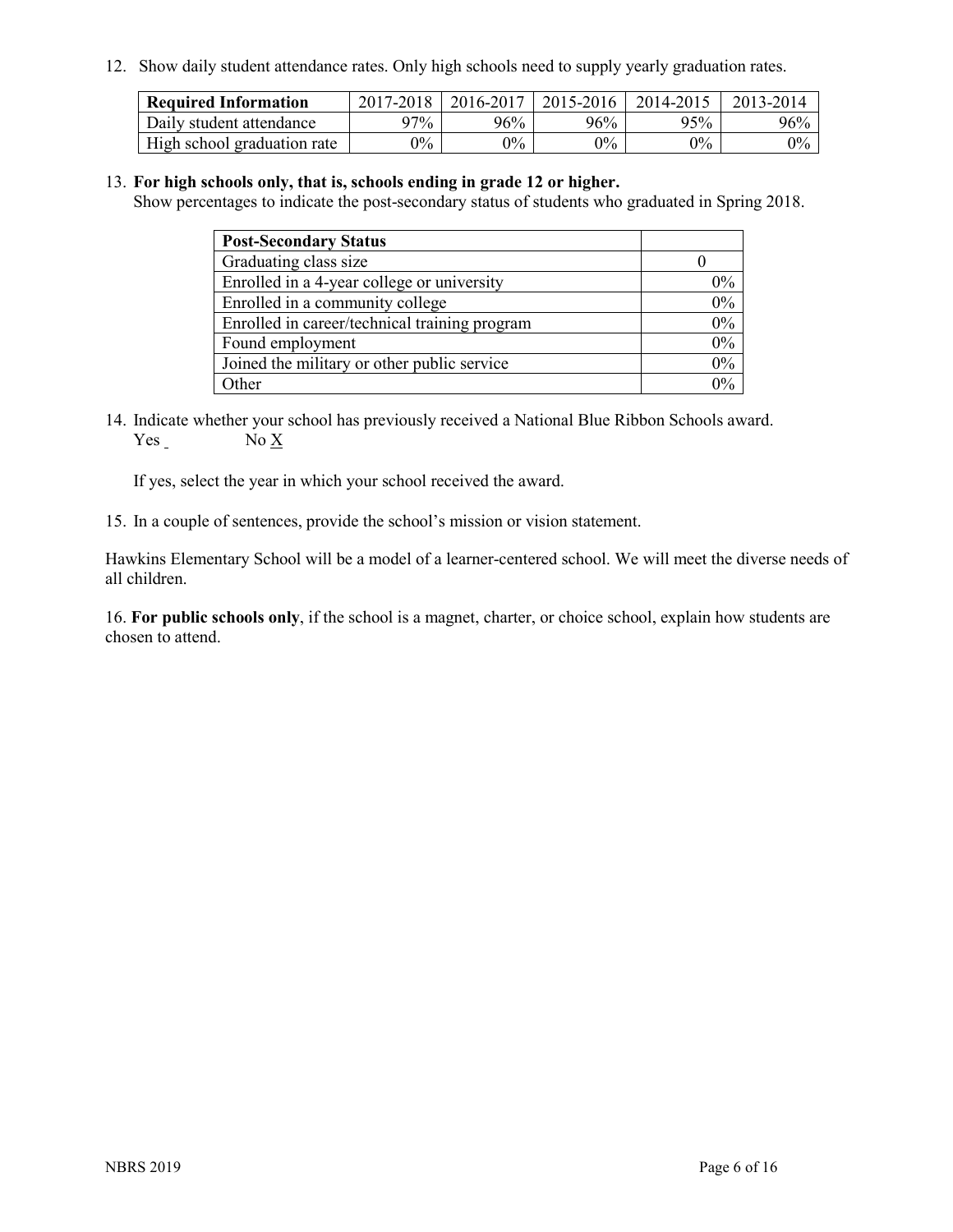# **PART III – SUMMARY**

Hawkins Elementary School (HES) believes all children deserve a safe and loving place where each child is encouraged to grow to their full potential. An individual approach to teaching addresses the unique needs of each student and helps students to progress toward their goals. The HES staff strives to instill a sense of grit, teamwork, coaching, and perseverance through the implementation of a growth mindset philosophy.

The town of Hawkins received its post office in 1873—the same year the Texas and Pacific Railway built through on its way to Dallas. The area had been settled before the railroad's arrival, as it was near the river crossing to Belzora—an early port and stagecoach crossing on the Smith County side of the Sabine River that shipped lumber, shingles, livestock, and cotton. In 1912, Jarvis Christian College was founded just outside the Hawkins city limits. In October 1940, former lightweight boxer Bobby Manziel made the first major oil discovery in Wood County, which was a wildcat well 3.5 miles north of town. Hawkins became an overnight boom-town. The Humble Oil and Refining Company (later Exxon Company, U.S.A.) became a principal driller in the Hawkins field. Each October, Hawkins celebrates its oil-based economy with an oil festival.

Having the foundation of an oil town, Hawkins' largest industries are construction and transportation. The educational system is the hub of the community, as it is for many rural communities, with 87% of the population receiving a high school diploma and 17.7% acquiring a college degree. Community support for the school runs deep and is easily recognizable.

HES is one of two campuses in Hawkins ISD, which is a 2A district, serving the City of Hawkins, Lake Hawkins, and a portion of Holly Lake Ranch. HES is a Title I campus made up of pre-kindergarten through sixth grade; it serves 390 students. Striving for a learner-centered school, HES has implemented individualized learning plans and targeted intervention time, called What I Need (WIN) Time, which are best practice strategies that are the catalysts for closing the achievement gaps. Since the implementation of personalized learning strategies, the campus scores have increased by 19% at the meets level in all subjects, 31% at approaching and 14% at meets for African American students in all subjects, and 20% at approaches and 21% at meets in all subjects for the economic disadvantaged students. These increases allowed HES to receive distinction designations in Academic Achievement in Mathematics, Academic Achievement in Science, Top 25 Percent: Comparative Academic Growth, Top 25%: Comparative Closing the Gaps, and Postsecondary Readiness under the state accountability.

At HES, improvement in academic performance is a continual, data-driven process coupled with high expectations from all staff. Regular classroom "leadership walks," or classroom visits by administration, are conducted to monitor student success. Using the data collected from the leadership walks, a better understanding of student and teacher needs can be gained. The leadership team works closely with teachers to provide instructional resources and professional development throughout the year based on the data findings. Students are encouraged to do hard work through positive phone calls, brag tags, and special treats. When students meet their academic or personal goals, they "ring the bell." Ringing the bell is a moment for everyone to cheer and celebrate their individual milestones. The staff expresses daily high expectations and works to build positive relationships with students. The principal and assistant principal form relationships with all students by creating student leadership groups. These groups uplift, educate, and motivate these individuals. The impact of the leadership groups has boosted student self-esteem, thus causing great strides in their academics and behavior expectations. The entire campus—students and teachers—are highly competitive. Everyone wants to achieve at high levels. HES doesn't just strive to meet the standards set forth by TEA; they challenge all their students to deliver advanced performance on the State of Texas Assessment of Academic Readiness (STAAR). HES feels this competitive nature really puts the students over the top and sets us apart from other schools.

The HES cultural infusion includes different cultural activities throughout the year including partnering with Jarvis Christian College, recognized as a historically black college or university (HBCU) along with other programs from local cultural organizations. Local churches support students with tutoring, lunches, the food-backpack program, school supply drives, and mentorships. HES participates in community programs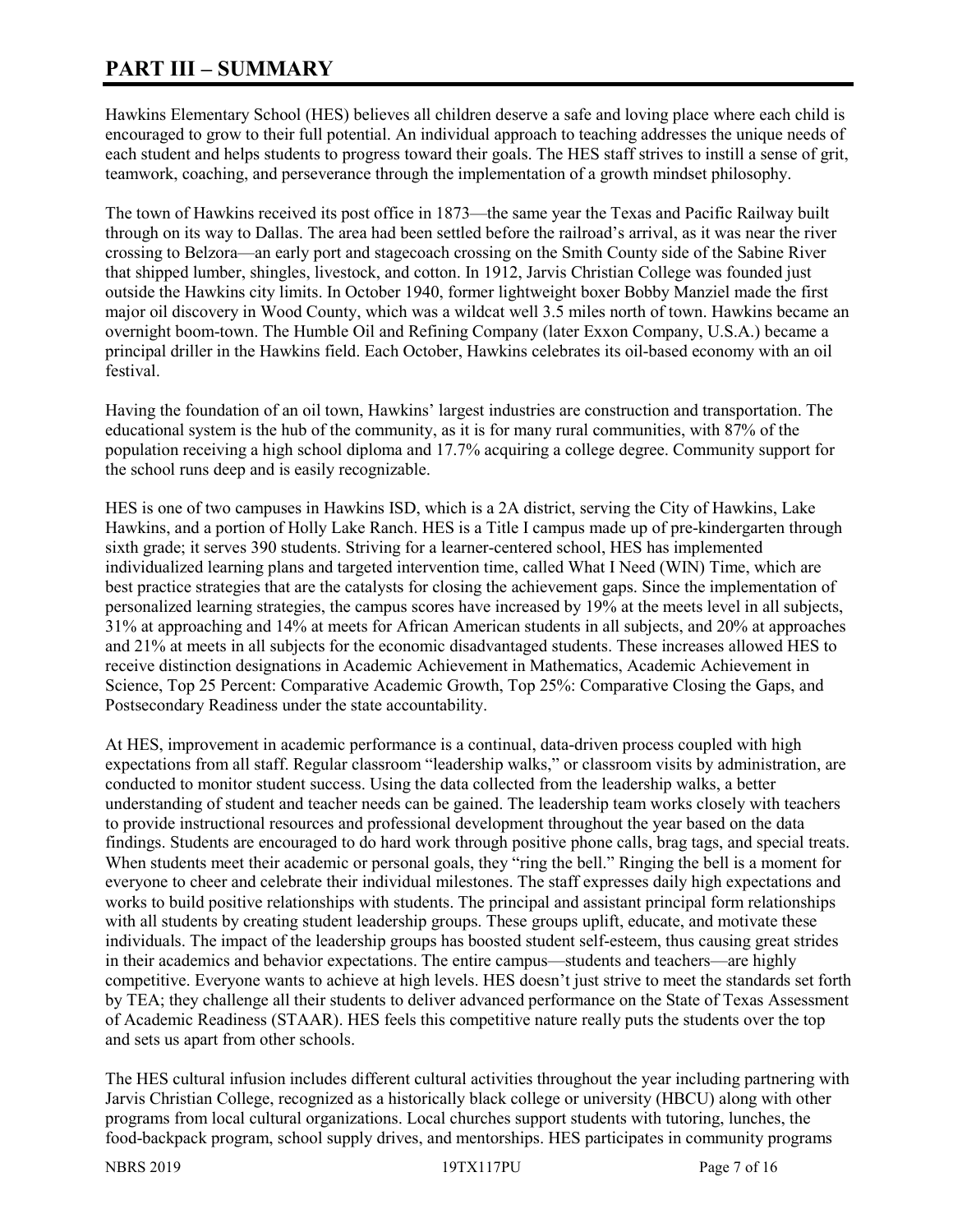and competitions at school, such as Veteran's Day programs, UIL, community pep rallies, Fun Field Days and various local and state reading programs. Finally, a comprehensive physical education program includes team building games, sports and motor labs. The HES motor lab time is a research-based program that helps with fine motor skills that impact reading and writing skills applied in the classroom. HES strives every day to educate the whole child so each student is successful both in and outside of the classroom.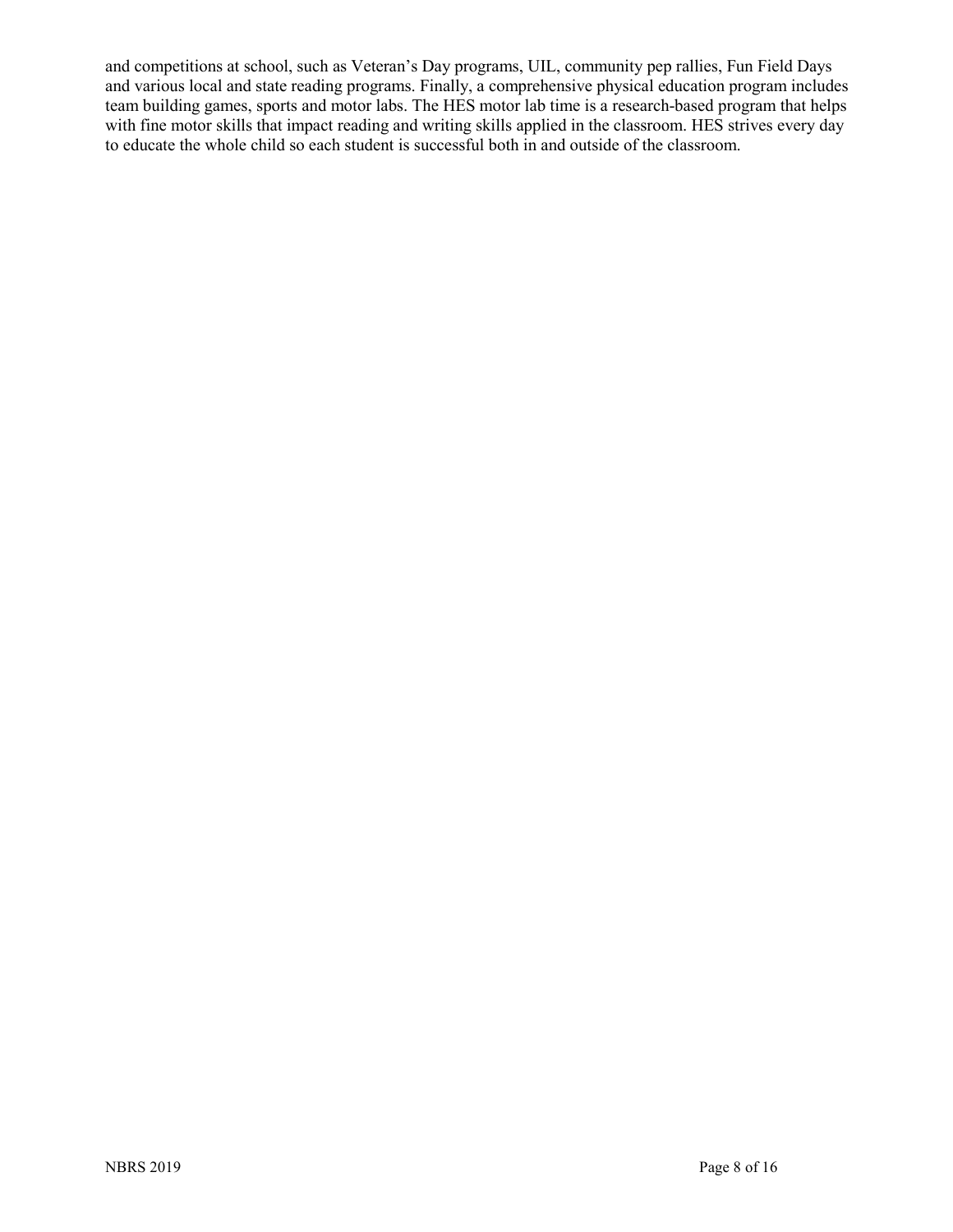# **1. Core Curriculum:**

#### **1a. Reading/English language arts:**

The English language arts curriculum incorporates a variety of high-impact instructional approaches to develop strong literacy skills. One program or approach does not meet the needs of the students nor adequately teach the state-mandated Texas Essential Knowledge and Skills (TEKS). Teachers follow the HISD core curriculum and timeline aligned with the TEKS. In the lower grade levels, it is important to implement guided reading and small group instruction. Students are grouped into guided reading groups driven by assessment data. Students receive small group instruction daily, which encompasses word study, comprehension, and fluency. HES educators have a systematic approach to literacy instruction. Literacy is weaved through whole-class, small-group, and independent content. The staff encourages and engages students in reading, writing, thinking and talking about books every day. The upper grades instill a love of reading through novel studies. These novels are selected to stir the imagination, challenge every reader, and expand their knowledge. Based on a campus survey and teacher input, a writing initiative is in place to strengthen the writing process campus-wide. Reflective writing is a practice implemented across all grade levels and all subject areas. Students write reflections throughout the year. They do not summarize the events of the activities. Instead, students reflect on the events and describe what they learned through their experience and on their learning. These authentic, reflective writings encompass all content areas. Eight times a year, students will showcase their writings in a "Hawk walk." Student work is displayed on the walls of the school and staff members participate in a gallery walk. Through writing across the curriculum, writing experiences reinforce the content knowledge but also give students the opportunity to reflect on their own knowledge and skills. This is an intentional and thoughtful plan of instruction; the goal is to get students to love to read and write.

#### **1b. Mathematics:**

HES math curriculum focuses on daily problem solving, math fluency, computation skills, and real-world applications. The TEKS are first and foremost in every classroom. The standards and objectives are posted and verbally discussed throughout the lesson. A math target board is located in all classrooms. These math target boards incorporate a daily spiral review, which regularly exposes students to the concepts all year long. The daily reviews are bite-sized pieces that are easily incorporated into the daily routine. Process standards are woven through the curriculum resources and activities to build reasoning and connections to everyday math. HES educators use hands-on activities to integrate multiple strategies for teaching math concepts and thinking skills to students. The HES math curriculum utilizes district-adopted materials which helps develop problem solvers and addresses real-world situations. This particular curricular approach was chosen so students would have a stronger foundation in analyzing and evaluating math problems using everyday situations. At HES, student discussion is encouraged during math. Classrooms are alive with discussions, which showcase a deeper understanding of what students really know and understand. Math interactive notebooks are used as a hands-on tool to engage students in the content and math process. The implementation of these math interactive notebooks allows students to systematically organize information which makes the connect more meaningful. STEM classes are on the rise at HES. STEM classes encourage HES students through a wonderful sense of curiosity and inquisitiveness. Beginning early in the year, math tutoring is encouraged both before school and after school. Transportation is provided to allow students access to these services. The staff of HES uses data to determine differentiated instruction and to enhance student learning. Assessment data is generated every two weeks to inform teachers on the level of support needed for every student.

## **1c. Science:**

The science curriculum focuses on a deep understanding of the scientific process and of the concepts of science. Teachers feel one program does not adequately cover all the standards. Therefore, teachers have the flexibility to build a strong science curriculum by accessing various materials. This helps to ensure mastery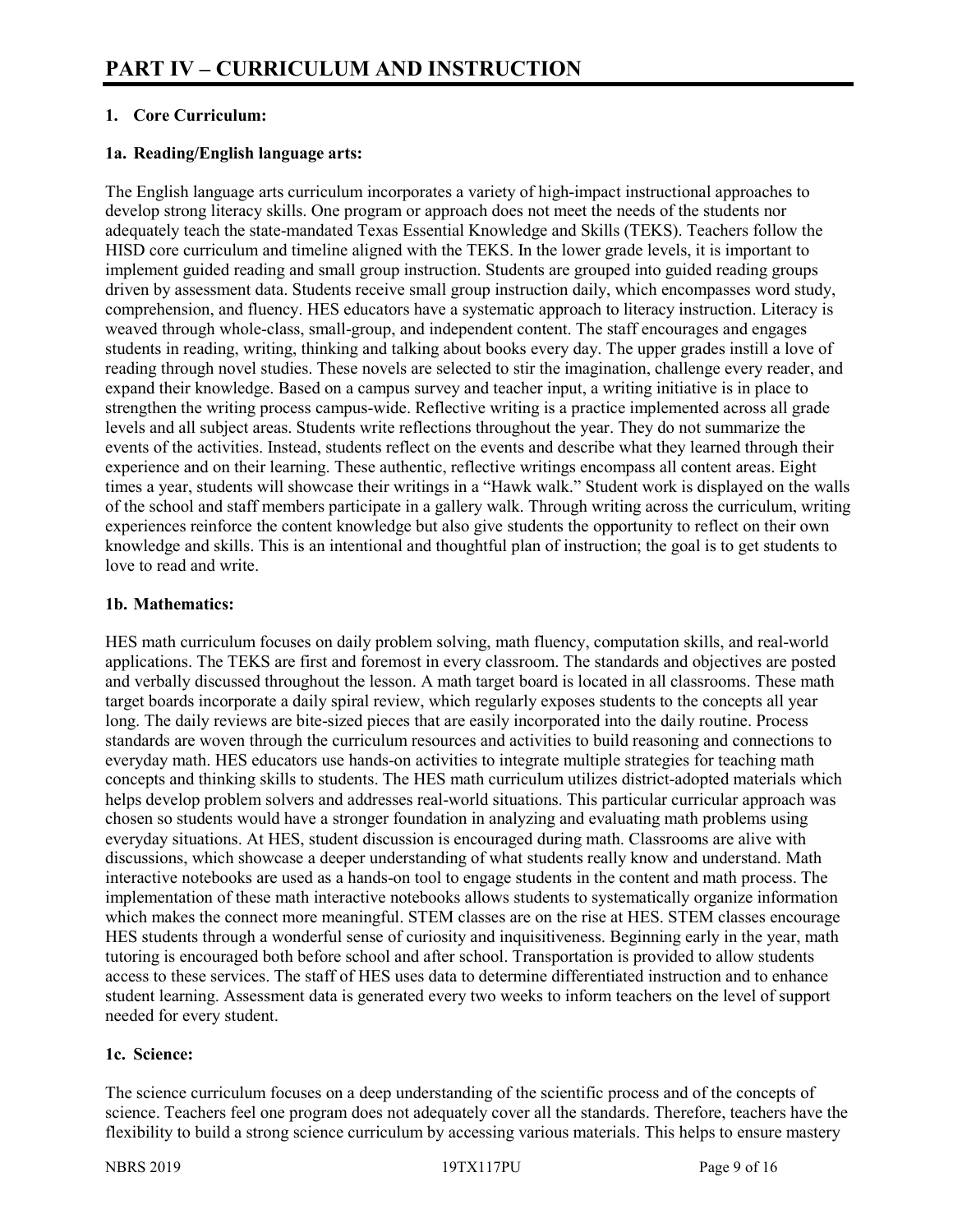of a standard and concept. HES educators foster the use of inquiry and investigations. The campus has a fully equipped science lab and a multi-purpose room for hands-on experiments. The school has access to a walking nature trail and outdoor space to take learning outdoors. The nature trails and outdoor learning encourage the study of native plants, trees, weather, and wildlife of the community. Students attend field trips to parks, museums, and learning centers designed to enrich and extend the classroom experience. Successful fundraisers have allowed students the opportunity to travel outside the community to have opportunities they might not otherwise have. While in the classroom, students record their findings in interactive science journals and reflective writings. Community groups annually share a mobile learning lab. This is an innovative program that brings the dairy experience directly to the students. HES students learn more about math, science, nutrition, and agriculture, which is presented in an outdoor classroom format. All hands-on activities and experiments allow for a richer understanding of the science TEKS. Students are actively involved in the Texas Alliance for Minorities in Engineering (TAME) program. Through this program, students interested in STEM are provided with innovative, hands-on science activities and compete in community and state competitions. Teachers use assessments and benchmark assessments to address mastery of the TEKS and to monitor student progress.

# **1d. Social studies/history/civic learning and engagement**

The social studies curriculum used by teachers aligns and addresses the Texas Essential Knowledge and Skills (TEKS). The social studies instructional resource is a district-adopted material that applies a balanced literacy approach. However, social studies is also integrated in the reading curriculum. The social studies materials foster critical thinking and develop students as responsible decision makers. The comprehensive curriculum resource engages students through unit studies of historical people and places and events that have shaped the world. Social studies students obtain a strong foundation in history, geography, economics, government, citizenship, culture, science, and technology. This standards-based curriculum has students engaged through technology, reading, writing, discussions, and problem-solving. As students progress through the curriculum, they will acquire the content knowledge and skills necessary to become critical thinkers and engaged citizens. One effective component of the resource is the online feature which provides videos to bring the content to life. Since the content is digital, students also have access to the content from home. HES encourages students to be active leaders on campus and in the community. Students are involved in creating "blessing boxes," which are food pantries located in the community. A can food drive and construction of the blessing boxes were built to feed the families of the community. Students are active in serving leadership roles that empower them to make a difference and to give back to the community. Another example of engaging the students in real-life civic learning experiences is through the participation of canned food drives for the holidays, anti-bullying rallies, and an annual Christmas toy drive.

#### **1e. For secondary schools:**

# **1f. For schools that offer preschool for three- and four-year old students:**

HES has one Head Start classroom for early childhood learning. Children learn primarily through play, hands-on activities, songs, and games as they explore concepts in early literacy, early mathematics, science, and social development. The classroom teacher uses a combination of small group and whole group teaching to meet academic needs. The teacher meets regularly with the kindergarten department to ensure the Head Start students are developing the skills necessary to be successful with the kindergarten standards. Data has shown the impact of early learning has had an increase in student achievement and decreased classroom behaviors in the primary grades.

# **2. Other Curriculum Areas:**

At HES, the staff does the very best to form students into well-rounded individuals who are excited to walk through the doors and be lifelong learners. Although academics are at an utmost importance, HES certainly knows how students are excited about knowledge in all areas and extracurricular adventures.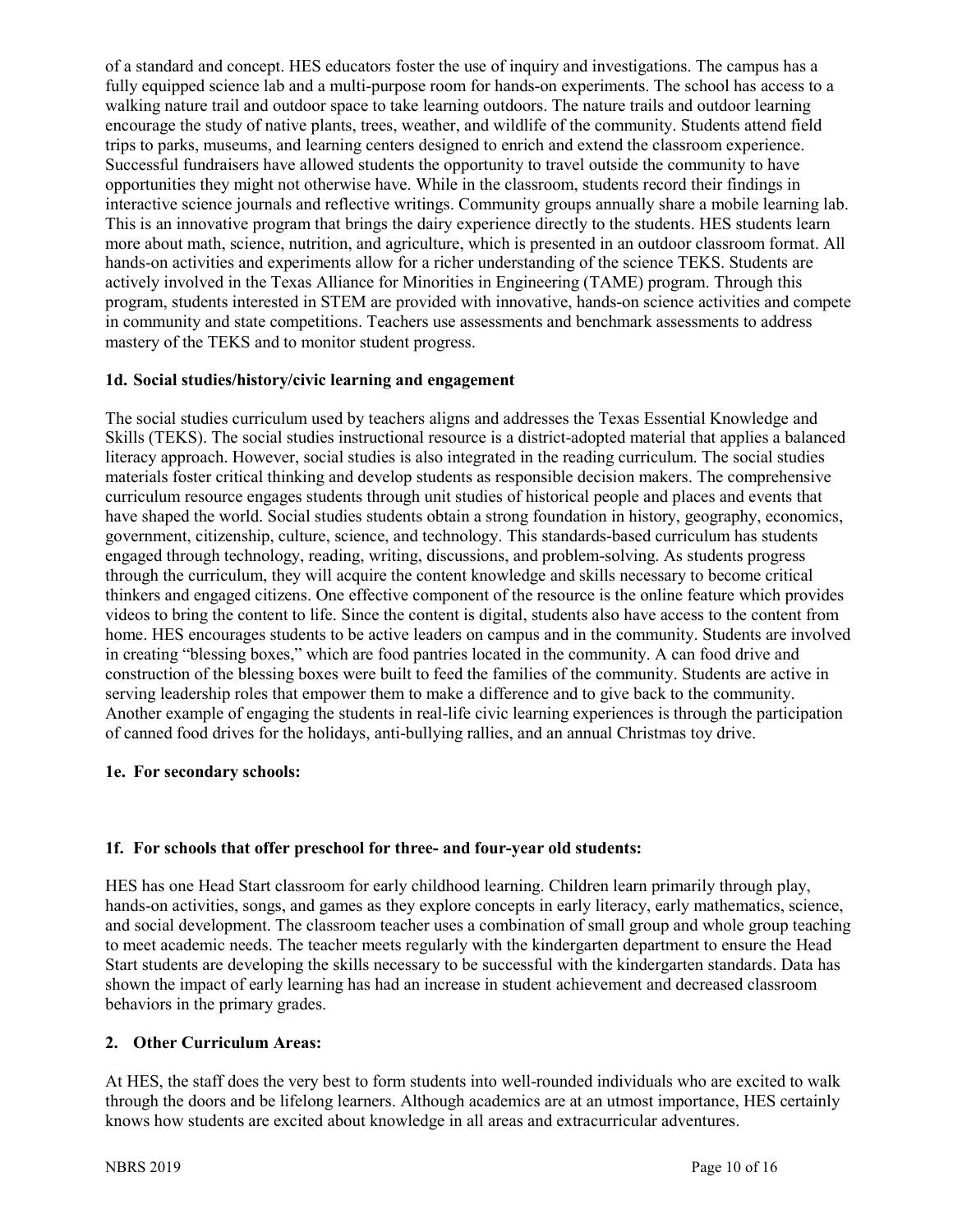Students rotate between music and physical education daily for thirty-minute rotations. The music and physical education programs follow TEKS guidelines. At HES, the staff works diligently to develop good health and nutrition. Physical education classes participate in Jump Rope for Heart and Fitnessgram. The Fitnessgram measures flexibility, strength, and endurance. This program is monitored throughout the year to check individual students' physical progress. The Jump Rope for Heart program raises money to help with heart research. Ready Body, Learning Minds is incorporated into the PK-2 classes to help develop the students' sensory and motor skills to their fullest. The simple activities strengthen the core body muscles to help a student sit in their desk or hold a pencil. This development of the whole child is another support to help the students remain focused on academics. The district partners with Be A Champion and with the Texas Department of Agriculture to provide nutritious snacks and meals to students participating in enrichment programs. Every student at HES has an evening meal prepared before leaving school each day. As a result of this program, students are performing better in school because they have the opportunity to consume healthy, fresh, and well-balanced meals throughout the day.

HES is a one-to-one technology campus. Beginning in third grade, students have MacBooks. Younger students have one-to-one iPads. Technology is a vital part of the curriculum to help build a foundation of understanding so when they move into secondary, those technology skills can be applied. HES students utilize Google Classroom for assignments and research projects and to create engaging presentations. Students use the latest software programs to enrich what is being taught in the classroom. Educational computer-based programs create specialized learning plans to reteach skills that are deficient or not yet mastered. Technology-based classroom tools are offering a way for HES teachers to differentiate learning. Technology is integrated through tools and resources into the content areas to enhance teaching and learning. Many classrooms incorporate blended learning which combines face-to-face classroom instruction with online learning.

Student academic competitions are encouraged by the staff at HES. University Interscholastic League (UIL) participation is a fun way for the students to enrich their educational experience. Many of the students compete in UIL as a social outlet, to build their confidence, and to showcase their competitive side in public speaking, chess skills, art appreciation, and number sense. HES students have an abundance of school spirit. This is shown through their prizes and medals but also through their enthusiasm to compete.

Engineering and robotics' clubs begin in sixth grade. Students are excited to learn how computer programming and robotic design can solve problems, big and small. Not only do these types of clubs help to establish science, technology, engineering, and math concepts, they also work to build students' teambuilding skills as they work to complete fun challenges. These collaborative skills are essential for student success, no matter what subject they choose to pursue in the future.

Fine arts play a role in helping HES students fully develop and explore their creative side. In sixth grade, every student is enrolled in the band program so they can explore band to learn about the program. The sixth-graders are included in the secondary band concerts each semester. This is an opportunity for students to explore a new program before they move to the junior high school. Music classes are offered to students in kindergarten through fifth grade. The fine arts curriculum is aligned with the TEKS. HES students participate in a musical each semester. Throughout the year, students are engaged on many different levels, including performing, creating, moving, and listening.

# **3. Special Populations:**

NBRS 2019 Page 11 of 16 The success of HES is a result of great classroom teachers and excellent instruction. The staff works as a team to personalize and differentiate instruction for students. Rigorous instruction in the classroom is critical to master state standards and campus expectations. Data-driven decisions are made on a student-by-student basis after benchmarking and content-based assessments have been administered. The success of student progress toward mastery is a well-designed response-to-intervention system called What I Need (WIN). Interventionists and classroom teachers utilize small group daily instruction by responding to the data. Teachers show students the finish line and provide tools and skills necessary to reach mastery. HES administrators consistently analyze standards-based assessment data with teachers during professional learning community data planning sessions by providing analytics for digging deeper in the content areas.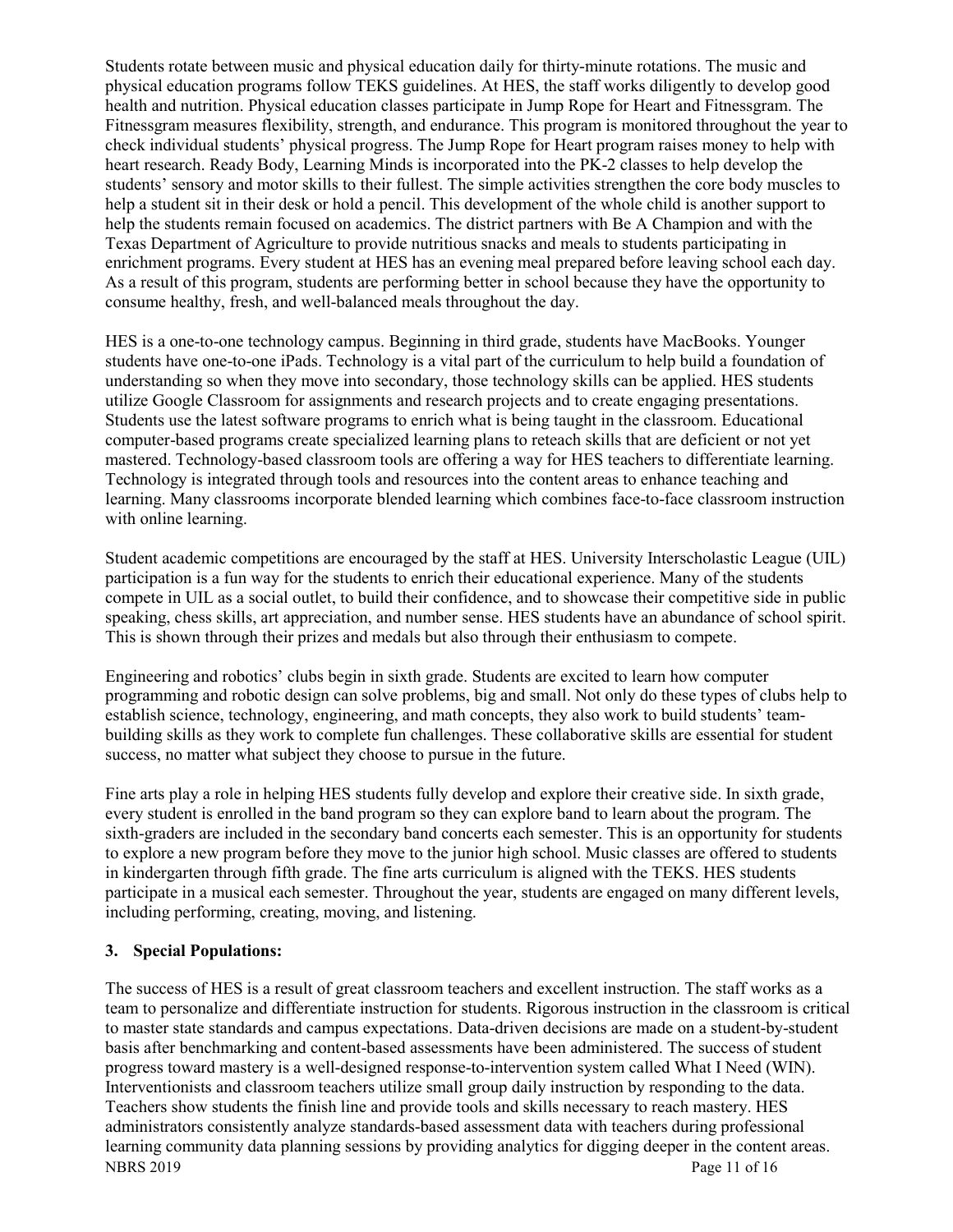Classroom teachers and WIN staff work together to provide enrichment and specialized instruction to all students regardless of the data findings.

All students have the opportunity to advance in reading and math during WIN instruction which is provided five days a week for two thirty-minute periods. Students identified as dyslexic receive instruction in the classroom and through a pull-out program that provides intensive instruction by a trained specialist. Students identified in special programs, such as special education and Section 504, are closely monitored as well. Teachers follow their individual education plans (IEPs) or individual accommodation plans (IAPs) to meet student needs in and out of the classroom.

The district has a shared service arrangement through our county to serve students who are identified under special education. HES has one special education classroom on campus. The majority of students are provided content mastery and or inclusion supports, whereas a few students receive a more restrictive setting such as resource. Students being served in a life-skills setting receive services at the shared services building in a neighboring community.

The gifted and talented classes at HES begin in first grade. These students typically meet daily for thirty minutes. However, often, the students extend their time in the classroom in order to continue working on their service projects or project-based learning activities. Gifted and talented students are involved in realworld events, which are demonstrated through many elements of problem-solving, such as making inferences, collaborating, communicating and independent learning. Major projects created are the blessing boxes to feed the hungry, the I Am More Campaign that teaches students they are worthy and significant, and the Books and Blankets Program for the elderly and for families in need. HES believes incorporating these activities of building compassion for others and serving the community helps to develop the whole child.

HES scored well on the State of Texas Assessments of Academic Readiness (STAAR). Several factors contribute to consistent reading and math gains. Closing the achievement gap has not happened overnight or by accident. To ensure data-driven instruction and no 10% variance between test scores of all students and the test scores of any subgroups, student data is tracked every two weeks. Data tools are not only tracking subgroups, but precisely monitoring individual students. HES has a clear picture of every student on campus. HES believes in Every Student, Every Day. Teachers have individual planning sessions with every student. Students monitor their own data beginning in third grade. Educators at HES empower students to own their learning.

HES has specific progress monitor tools and screeners in all grade levels. A universal screener is given at the beginning, middle, and end of the year to track reading and math progress. In order to act quickly, assessing begins no later than 3 weeks after school begins in August. The results of all data are always communicated with the parents through parent-teacher conferences and sent home in weekly folders throughout the year.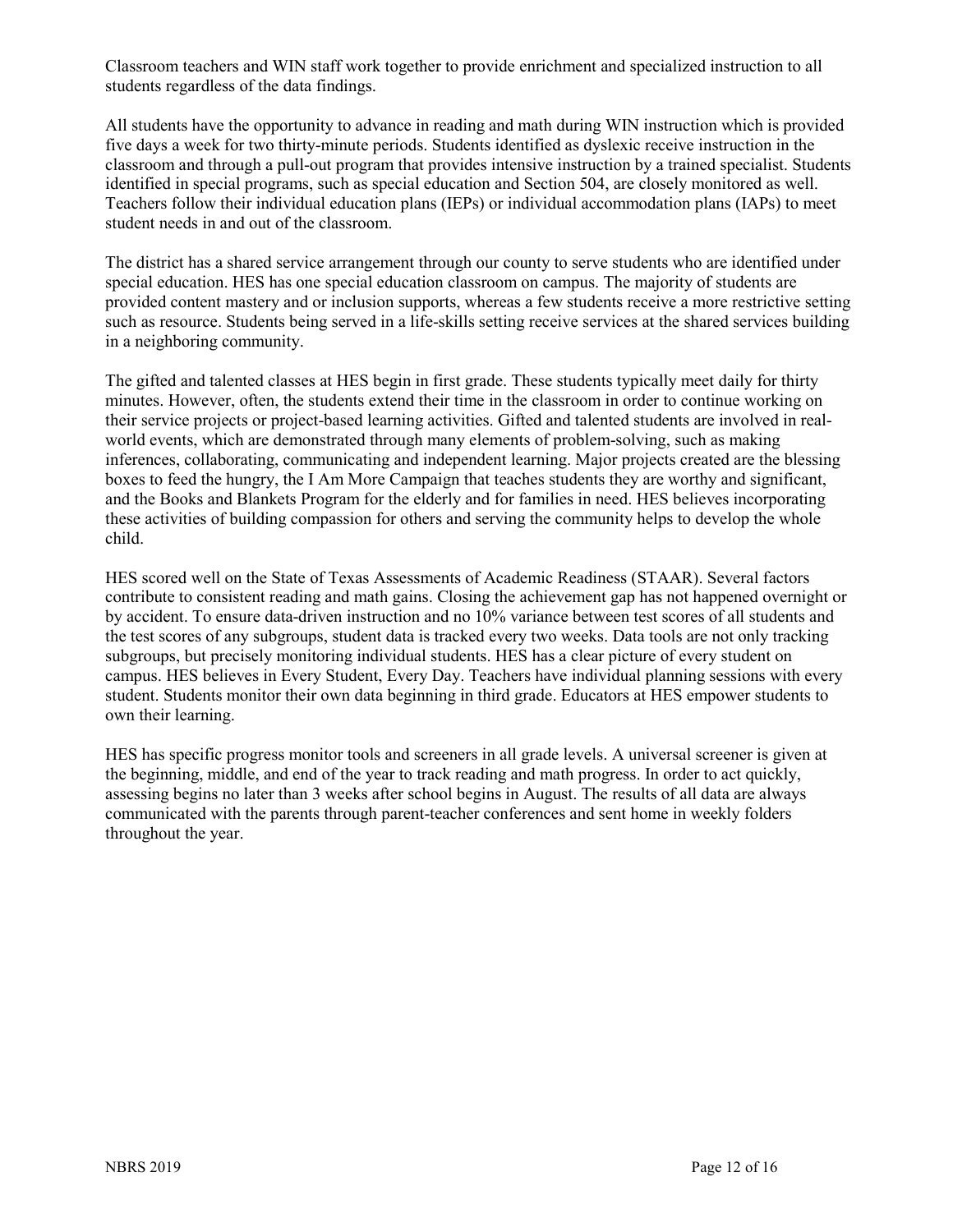## **1. School Climate/Culture:**

Hawkins Elementary School's culture supports teacher growth and development by creating concrete and relevant learning opportunities, which encourage growth and competence in the quality of their instructional practices. This culture of excellence is also achieved by engaging students in and out of the classroom and building strong bonds with all stakeholders. This mindset is established at HES before the first day of school. To welcome students, HES hosts a back-to-school night to set a positive tone for the year. With an average of 95% parent attendance, teachers provide parents with a tour of the classroom, treats, and details on expectations and academic goals for the year.

Positive behavior supports (PBS) is a critical and important part of the campus. The campus incorporates CHAMPS, which is a system of expectations and stands for conversation, help, activity, movement, participation, and success. CHAMPS expectations are visible in all common areas of the school and classroom settings. As a motivational tool, students meeting expectations are recognized and rewarded with intrinsic and extrinsic incentives. HES believes in celebrating success, no matter how big or small. Students all wear necklaces with tags of honor to recognize their accomplishments.

The administrators at HES go above and beyond to consistently celebrate teachers, beginning with opening the school year with activities that promote team-building, togetherness, and relationships. Throughout the year, administrators send postcards to teachers with positive words of encouragement along with sharing positives on social media to uplift and build morale. Celebrations constitute the continuous support and effort for the teachers and staff, not to mention students as well. It also encourages and sustains a winning attitude with staff, which is an integral part of achieving success. One celebratory method for students who meet their goals is the "ringing of the bell." In the office, the staff goes all out to celebrate students' victories. A student tells the principal, then the office staff will celebrate while the student rings the bell. This mini celebration reinforces positive behavior and continued academic success, and it has made a significant impact for HES students.

For staff morale boosters, HES holds monthly birthday celebrations and holiday-themed parties to honor their hard work and dedication to the school. Teachers enjoy coffee bars, snacks and drinks from the Woot Woot Wagon—a mobile treat cart. They are awarded "Teacher of the Month" at the monthly school board meetings, and tokens of appreciation are consistently provided on a monthly basis. In addition, family volunteers assist in creating treats and meals for the staff during Teacher Appreciation Week. Historically, teacher turnover rates are low.

#### **2. Engaging Families and Community:**

Throughout the school year, HES builds strong partnerships with community members, while initiating family involvement through various avenues beginning with the back-to-school event. This is not your typical social meet-and-greet. HES utilizes this opportunity to connect, partner, and engage parents.

The local rotary club partners with the school to donate school supplies for students. Through community partnership, HES launched a Therapy Dog Reading Program to practice and enhance the skill of reading for students. This particular activity encourages student success because the dog-friendly environment boosts the self-esteem of students by allowing them to read to dogs instead of feeling shy and reading in front of the class. In addition to the Therapy Dog Reader Program, HES partners with a local church to supply food and snacks for unfortunate families. For many students, this is the only source of food they will receive outside of the school. With parental permission, many students receive a weekly backpack full of food for their families. The backpack program goes a long way with the students, particularly for students with large families. HES also engages and builds rapport with parents and students by conducting a continuous, positive phone call home. In addition, members of the local church supply snacks and lunch for teachers and staff while meeting and mentoring students. The students of HES celebrate the elderly in the nursing home by creating Christmas Cards with Holiday cheer and hand delivering them to the nursing home.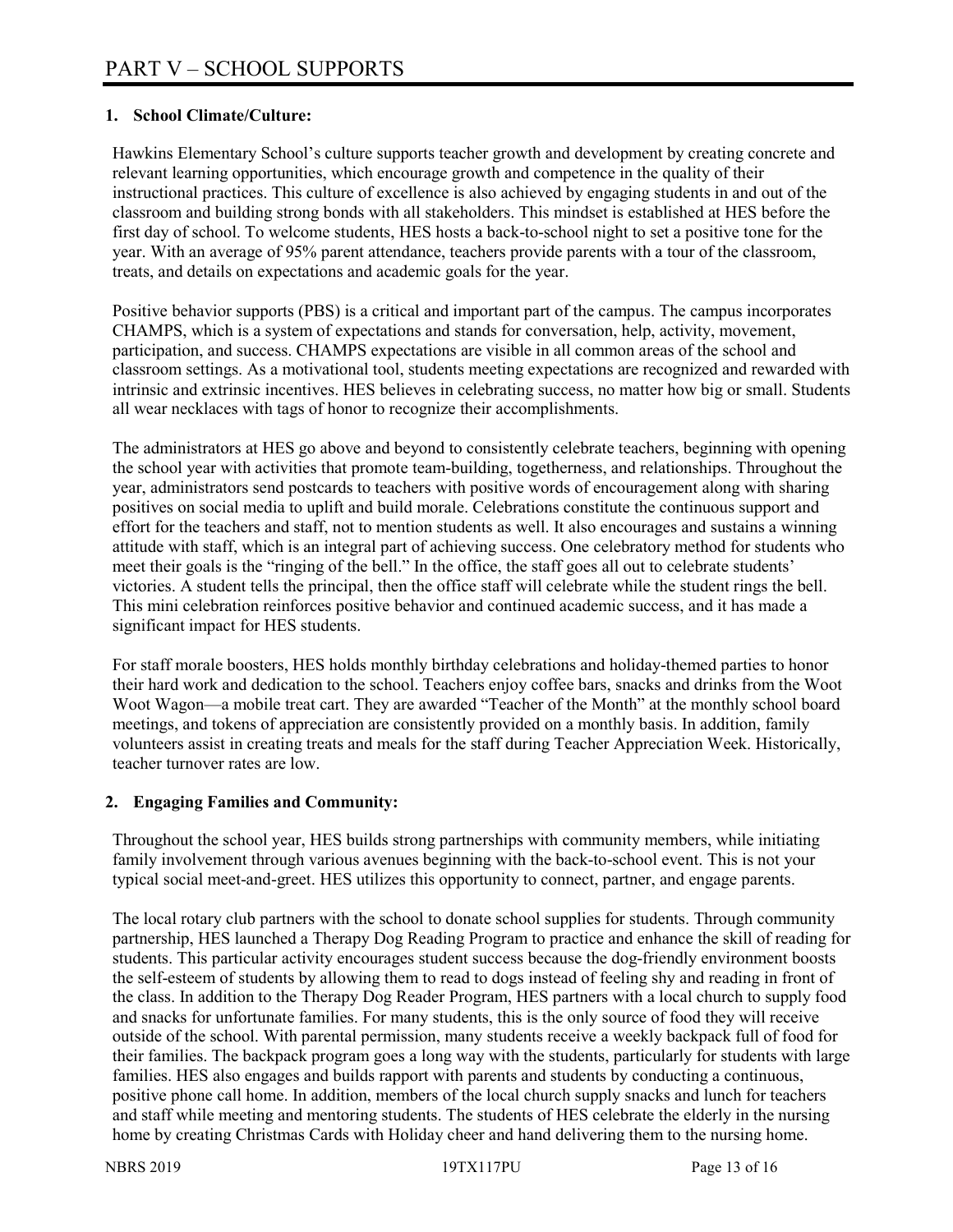Parents are considered an important part of the HES family. Parent input is valued and encouraged. HES hosts an annual STAAR parent night for community and parents to ask questions, to receive student progress updates, and to inform families of the importance of the test and to educate them on the accountability system. In addition to Parent Night, Hawkins Elementary hosts a District Wide Open House as an opportunity to connect and create additional dialogue with parents and community members. The community is informed of the scores through social media, newsletters, the campus and district website, and committee representatives. HES understands fully the need and impact it brings when the community and the school work together to be the best it can be.

#### **3. Professional Development:**

All staff at Hawkins Elementary School are engaged in a culture of self-discovery, improvement, and learning throughout the school year. The heart of professional development (PD) is centered on increased student outcomes with the goal of strengthening student academic performance through teacher growth and development. The PD at HES is personalized to the needs of the administrators and teachers. The administrators participate in various district, campus, and regional trainings designed to gauge their understanding of instructional practices and explore innovative methods to positively redirect student behavior. The PD of the administrators centers on instructional practices to develop the whole TEK by focusing on content, rigor, depth, and complexity. With teachers, administrators attend PD in order to tackle pressing issues such as educating heterogeneously mixed learning levels of students or effectively addressing students in poverty, which affect 69.67% of the student population. HES teachers conduct an analysis on profiles of pertinent academic information to identify strengths and learning deficiencies of each student. This paints an academic canvas of each child with strategic targets to address any academic gaps. Teachers strategically work together to develop pacing guides geared toward strengthening any potential academic gaps.

HES utilizes a personalized learning style approach to adequately refine any area of instruction within that teacher. This extends beyond any typical needs assessment and improvement plan. Teachers utilize selfreflection with surveys, data from walkthroughs, and observation to triangulate strengths and deficient skills. Throughout the year, teachers participate in weekly ongoing professional learning communities (PLC). The anatomy of a PLC consists of data-driven discussions, effective instructional practices, and teacher empowerment.

At HES, teachers conduct walkthroughs known as leadership walks, which encourage teachers to gauge various types of instruction across different content disciplines. During the leadership walks, administrators and teachers explore the lesson objective, student engagement, student level of thinking, and high-impact instructional strategies occurring within the classroom. At the conclusion of the brief observation, the teachers and administrators participate in dialogue. The teacher, then, self-reflects on ways to implement the observed high impact instructional strategies in their lessons.

The staff at the school systematically cultivates opportunities for teachers to deliberate and share insights on their pedagogical strategies through the Reflective Practice Model (RPM). This district initiative known as Hawk Walks systematically addresses the quality of instruction and writing through self-reflection and dialogue among teachers, administrators, and students. Through this PD activity, a teacher realizes, no matter the academic level, all students can do more if given the opportunity to produce authentic work.

# **4. School Leadership:**

The district level leadership team sets the tone for the campus leadership team through its transformational type leadership approach of positively coaching individuals for change. The district level administrators lead the campus level, which lead the faculty and staff, who then provide leadership for the students. Yes, the students are held accountable for leadership. The strong leadership bond and skills of administrators and staff permeates to the students. Both district and campus level administrations are charged with creating and sustaining a culture of excellence for faculty, staff, and students. The superintendent and district level administrators model school leadership and conduct bi-monthly refreshers for the campus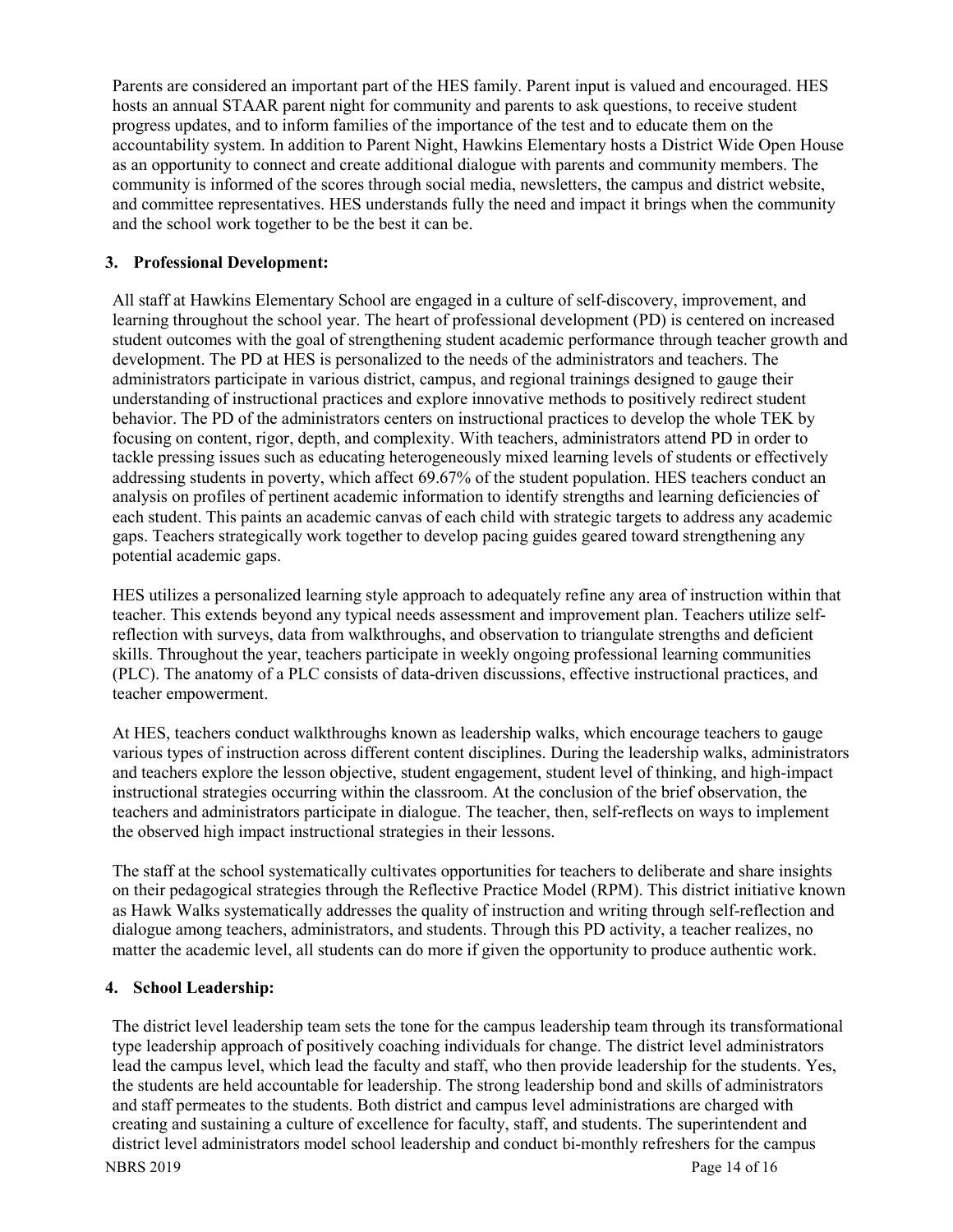level administration, which systematically builds capacity for faculty, staff, and students. Deemed the instructional leader, the principal focuses her leadership on serving the kids, serving the staff, and serving the community. The leadership significantly and positively impacts the culture, faculty, staff, students, and accountability.

Although Hawkins Elementary School's academic culture encompasses data and accountability, the faculty and staff at HES understand that behind every number is a student. Therefore, educating the whole child requires a team approach. The HES administrative team is positioned to address a wide spectrum of extrinsic factors affecting learners. The leadership team participates in restorative practices to positively redirect the behavior of students. With restorative practices, the faculty and staff mentor students by modeling, reinforcing, and recognizing good behavior, and by simply having a conversation and allowing students to express their opinions about topics.

HES invests time in the social and emotional well-being of students. The HES guidance counselor provides leadership expertise in this area, which encourages students to develop healthy perceptions of themselves. With a high number of impoverished students, the guidance counselor communicates tactics, which address the social and emotional part of the student.

In addition to the counselor, the principal intentionally seeks out ambitious teachers to empower and to charge them with change. The lead teachers utilize their expertise to serve and mentor other teachers. For example, one lead teacher took charge and initiated the modeling of instructional strategies outside the normal time of a PLC. The team at the time struggled to properly address a specific set of academic skills; therefore, the lead teacher felt empowered to lead by example. Effective leadership influences positive change for all stakeholders, thus reinforcing the district and campus leadership philosophy that everyone is a leader.